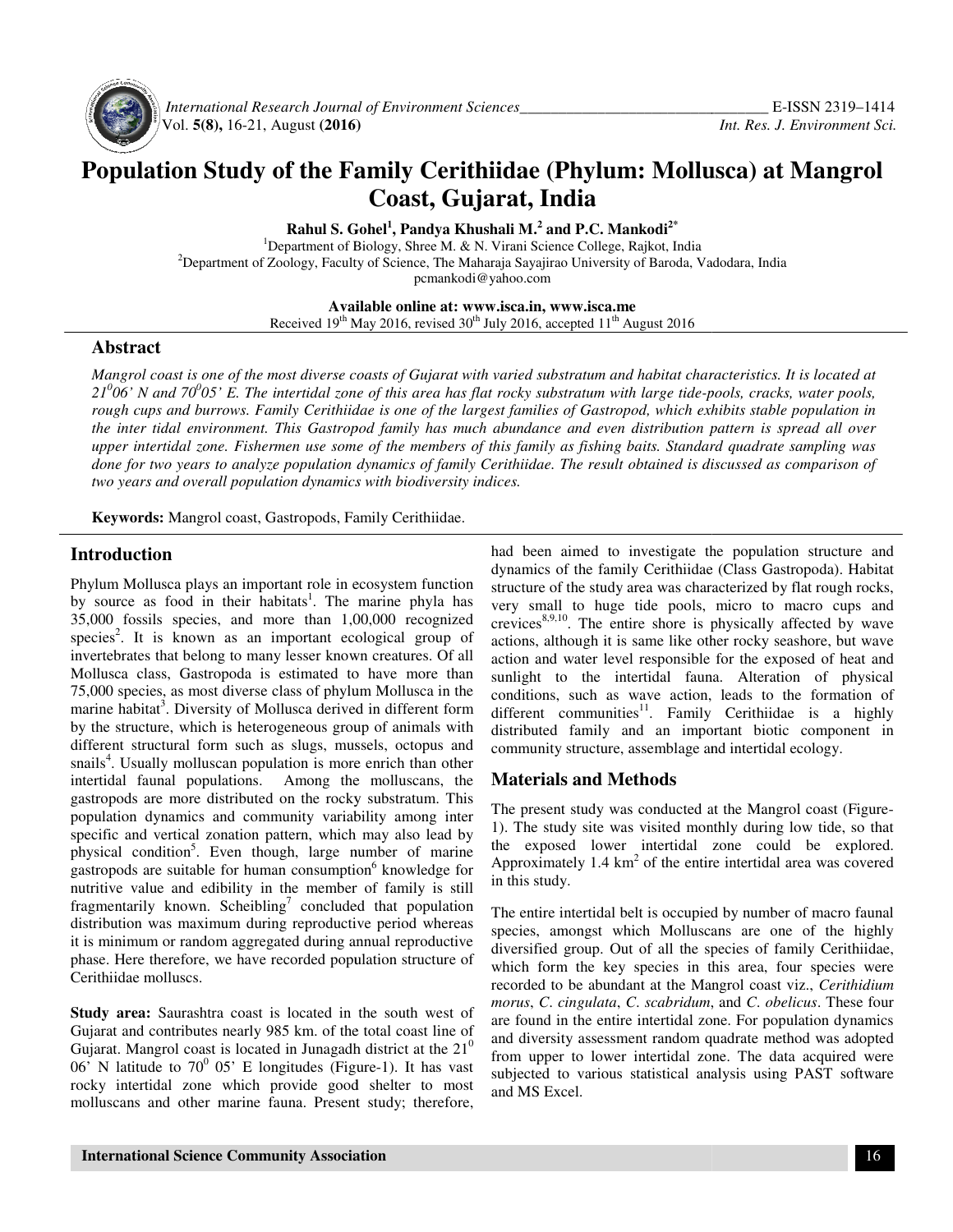## **Results and Discussion**

Intertidal zone, of Mangrol coast, has diverse micro habitats and substratum characteristics, where the Cerithiid community structure, being a key species, and population study was carried out.

During the  $1<sup>st</sup>$  year survey period, a total of 370 quadrates were laid, of them in 278 quadrates Cerithiids were found with 2861 individuals. An average of 30 quadrates was laid per month, out of which 23 exhibited the presence of Cerithiids. In these 23 quadrates, 238 individuals were observed (Table-1). Abundance is very important as a part of community dynamics and it is also

environmental biotic factor that is responsible to find the strength of the family in local environment. At Mangrol coast, the family abundance was observed to be very peculiar as compared to other species. Abundance of family Cerithiidae on this coast recorded in  $1<sup>st</sup>$  year showed an average of 10.24 number of individuals per  $0.25 \text{m}^2$ . It was recorded to be highest during month of November and lowest during January, 19.00 and 4.46 respectively (Table-2, Figure-2). Density for the  $1<sup>st</sup>$ year was 7.45 at an average with lowest in January, 2.32 and the highest in October, 10.98 (Table-2, Figure-3). Frequency recorded of the  $1<sup>st</sup>$  year ranged from 0.47% in June to 0.86% September with an average of 0.74% (Table-2, Figure-4).



**Figure-1 Map of Mangrol study area** 



**Figure-2 Abundance of family Cerithidae**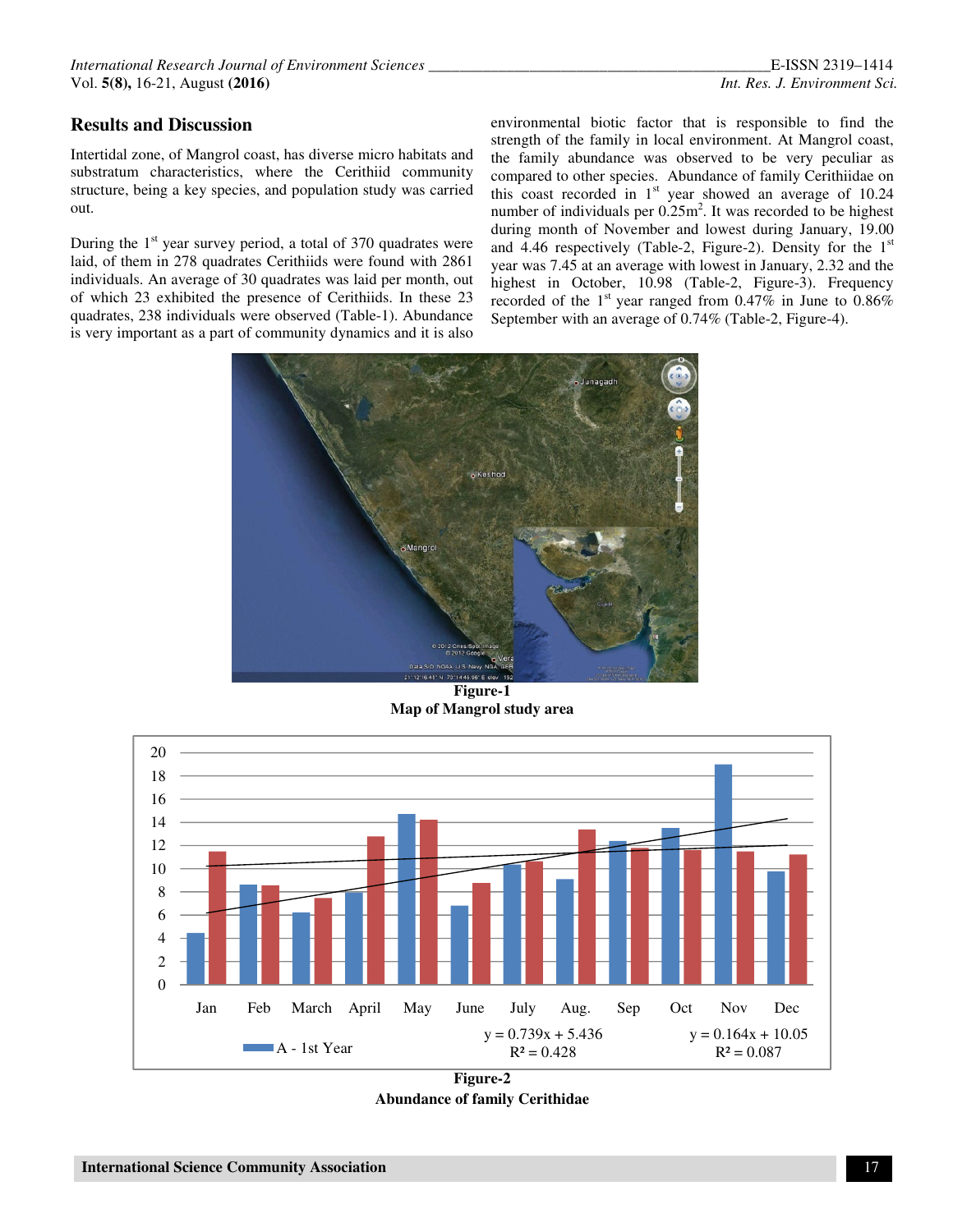| <b>Month</b> | Yearly recorded data of family Cerithidae<br>$1st$ Year |                                             |                             | 2 <sup>nd</sup> Year                |                                             |                             |  |
|--------------|---------------------------------------------------------|---------------------------------------------|-----------------------------|-------------------------------------|---------------------------------------------|-----------------------------|--|
|              | Total no. of<br>quadrate<br><b>Studied</b>              | No. of quadrate<br>in which family<br>found | Total no. of<br>individuals | Total no. of<br>quadrate<br>studied | No. of quadrate<br>in which family<br>found | Total no. of<br>individuals |  |
| Jan          | 25                                                      | 13                                          | 58                          | 20                                  | 16                                          | 184                         |  |
| Feb          | 10                                                      | 8                                           | 69                          | 32                                  | 23                                          | 197                         |  |
| March        | 31                                                      | 26                                          | 162                         | 26                                  | 19                                          | 142                         |  |
| April        | 27                                                      | 23                                          | 183                         | 12                                  | 9                                           | 115                         |  |
| May          | 38                                                      | 32                                          | 471                         | 18                                  | 18                                          | 256                         |  |
| June         | 42                                                      | 36                                          | 245                         | 34                                  | 31                                          | 272                         |  |
| July         | 23                                                      | 17                                          | 176                         | 24                                  | 20                                          | 213                         |  |
| Aug.         | 36                                                      | 29                                          | 264                         | 26                                  | 18                                          | 241                         |  |
| Sep          | 32                                                      | 15                                          | 186                         | 34                                  | 26                                          | 307                         |  |
| Oct          | 48                                                      | 39                                          | 527                         | 25                                  | 13                                          | 151                         |  |
| <b>Nov</b>   | 26                                                      | 14                                          | 266                         | 19                                  | 12                                          | 138                         |  |
| Dec          | 32                                                      | 26                                          | 254                         | 22                                  | 13                                          | 146                         |  |
| <b>Total</b> | 370                                                     | 278                                         | 2861                        | 292                                 | 218                                         | 2362                        |  |
| Average      | 30.83                                                   | 23.17                                       | 238.42                      | 24.33                               | 18.17                                       | 196.83                      |  |

**Table-1 Yearly recorded data of family Cerithidae** 

## **Table-2 Frequency, Density and Abundance of family Cerithiidae**

| <b>Month</b> | 1 <sup>st</sup> Year |       |              | 2 <sup>nd</sup> Year |       |              |  |
|--------------|----------------------|-------|--------------|----------------------|-------|--------------|--|
|              | $F(\%)$              | D     | $\mathbf{A}$ | $F(\%)$              | D     | $\mathbf{A}$ |  |
| Jan          | 0.52                 | 2.32  | 4.46         | 0.8                  | 9.2   | 11.5         |  |
| Feb          | 0.8                  | 6.9   | 8.63         | 0.72                 | 6.16  | 8.57         |  |
| March        | 0.84                 | 5.23  | 6.23         | 0.73                 | 5.46  | 7.47         |  |
| April        | 0.85                 | 6.78  | 7.96         | 0.75                 | 9.58  | 12.78        |  |
| May          | 0.84                 | 12.39 | 14.72        | $\mathbf{1}$         | 14.22 | 14.22        |  |
| June         | 0.86                 | 5.83  | 6.81         | 0.91                 | 8     | 8.77         |  |
| July         | 0.74                 | 7.65  | 10.35        | 0.83                 | 8.88  | 10.65        |  |
| Aug.         | 0.81                 | 7.33  | 9.1          | 0.69                 | 9.27  | 13.39        |  |
| Sep          | 0.47                 | 5.81  | 12.4         | 0.76                 | 9.03  | 11.81        |  |
| Oct          | 0.81                 | 10.98 | 13.51        | 0.52                 | 6.04  | 11.62        |  |
| Nov          | 0.54                 | 10.23 | 19           | 0.63                 | 7.26  | 11.5         |  |
| Dec          | 0.81                 | 7.94  | 9.77         | 0.59                 | 6.64  | 11.23        |  |
| <b>Total</b> | 8.89                 | 89.4  | 122.94       | 8.94                 | 99.74 | 133.51       |  |
| Average      | 0.74                 | 7.45  | 10.24        | 0.75                 | 8.31  | 11.13        |  |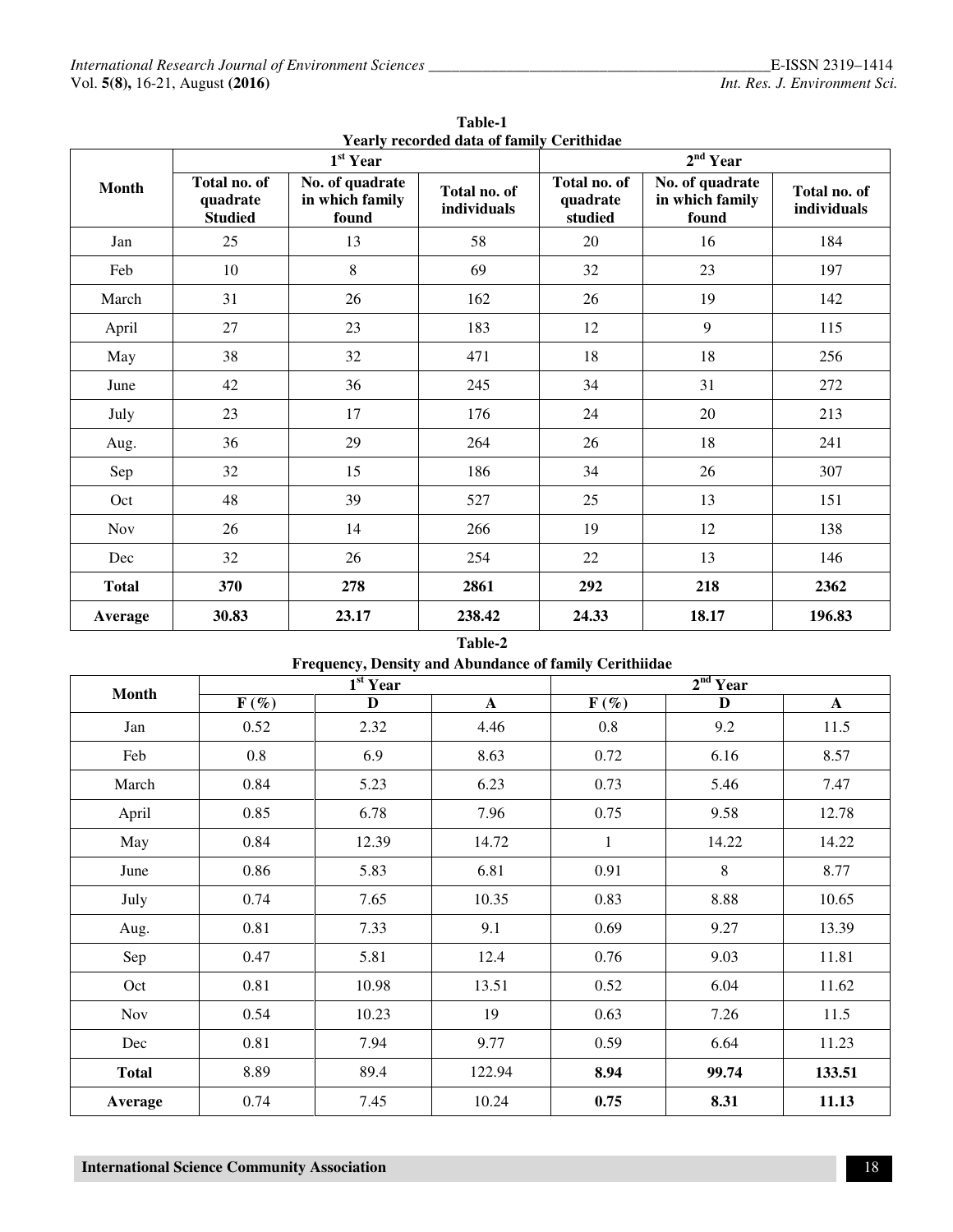

**Figure-3 Density of family Cerithidae**



**Figure-4 Frequency (%) of family Cerithidae**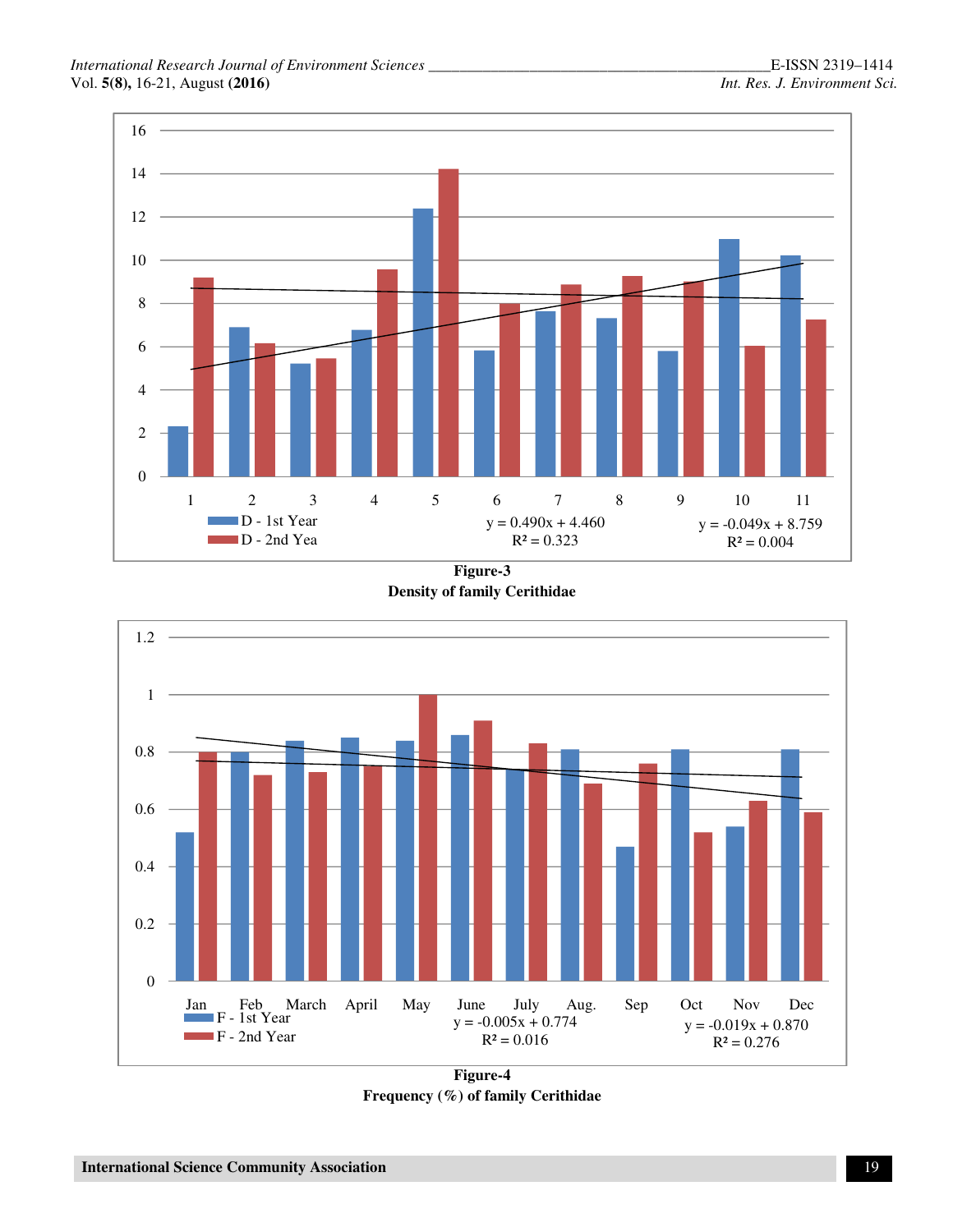Similarly, in the 2<sup>nd</sup> year, 292 quadrates were laid and surveyed. Out of which, 218 quadrates showed the occurrence the family Cerithiidae with a total of 2362 individuals. The total quadrates studied were approximately 24 per month out of which 18 exhibited the presence of this family with approximately 197 (Table-1). In  $2<sup>nd</sup>$  year, average abundance was around11, with lowest in March 7.47 and highest in May 14.22 (Table-4, Figure-2). Density recorded 8.31 an average with range between 5.46 in March to 14.22 in May (Table-2, Figure-3). Frequency was calculated an average of 0.75%, with lowest of 0.72% in February and highest of 1.00% in May (Table-2, Figure-4). Indices calculation of Shannon-winner indices Hʹ was 2.33 in the  $1<sup>st</sup>$  year and in the  $2<sup>nd</sup>$  year 2.44. Evenness was found to be 0.85 and 0.95 respectively for the two years.

**Discussion:** At the study site average abundance difference between study years was found to be approximately 0.89. Lowest value was depicted in different month's viz., January in first year and March in the second year. The highest value was counted in November for the first year and May for the second year. Density was observed to be an average of 0.86. Density and Abundance being correlated to each other showed lowest values in January and March respectively. Frequency was found approximately similar in both years at an average difference of only 0.01%. Collectively, all three parameters were exhibiting lesser fluctuation except in month of May, October and November, during the entire study. The  $R^2$  values for different parameters were negative and with less statistical significance for abundance 4.395, density 2.60 and frequency 2.65. Abundance in May reached at the peak for both years whereas in November of  $1<sup>st</sup>$  year it exhibited sudden rise of up to 19.00. Density in both the years, were observed to have same fluctuation. Frequency in  $1<sup>st</sup>$  year was observed to be constant from February to June.

Study shows that winter season is much suitable for the population of the Cerithiidae family. While as in summer, temperature might be effective on the community structure, which leads to more fluctuation in results. Also, wave-force causes frequent disturbance to the community present<sup>12</sup> and substratum is also one of the major active controlling factor for faunal distribution<sup>13</sup>. Thus, seasonal variation and local environment controls the population of the family Cerithiidae. The family distribution exhibited a wide range and it is one of the major macro fauna of the coast, such observations leads to consider this family as indicator family<sup>14</sup>. According to Patel<sup>15</sup> this coast was observed to sustain maximum density of family Cerithiidae rather than any other Gastropods. Similar results were obtained during the present study also.

The results obtained positively supported and are depicted by abundance, frequency and density during this two year. Vaghela<sup>8</sup> indicated that the Mangrol coast has less anthropogenic activity as compared to the surrounding harbors which is also indicative of a stable presence of the family Cerithiidae and better population of its representative species.

# **Conclusion**

Mangrol coast at the south west of Gujarat state has long and broad rocky seashore with directly effective by environment and physic-chemical factors that are creating diverse conditions at habitat level as well as biodiversity level. The family Cerithiidae is one of the significant representatives with ecological structure and organism assemblage. At Mangrol coast abundance, density and frequency of population of family Cerithiidae fluctuated as seasonal changes. Even though mobility of the faunal component influence the distribution pattern the movement of the family Cerithiidae is less effective. Generally after monsoon and winter seasons, population increases while rest of season population shows decline. This leads to difference in the mean abundance, density and frequency.

#### **Acknowledgement**

Authors are thankful to Head, Department of Zoology, The Maharaja Sayajirao University of Baroda. RSG is thankful to Principal, M. N. Virani Science College, Rajkot, for the necessary approval and facilities for the research work. KMP is thankful to UGC – RFSMS for the financial support.

## **References**

- **1.** Ghasemi S., Zakaria M. and Hoveizeh N. M. (2011). Abundance of Molluscs (Gastropods) at Mangrove Forests of Iran. *Journal of American Science*, 7(1), 660-669.
- **2.** Feldkamp S. (2002). Modern Biology. Austin: Holt, Rinehart and Winston. ISBN 0030565413.
- **3.** Strong E. E., Gargominy O., Ponder W. F. and Bouchet P. (2008). Global diversity of gastropods (Gastropoda; Mollusca) in freshwater. *Freshwater Animal Diversity Assessment,* (149-166), Springer Netherlands.
- **4.** Anandaraj T. (2012). Biodiversity of Marine Mollusks in East Coastal Area of Thanjavur District, Tamil Nadu, India. *International Journal of Pharmaceutical & Biological Archive*, 3(1).
- **5.** Hobday A. (1995). Body-size variation exhibited by an intertidal limpet: Influence of wave exposure, tidal height and migratory behavior. *Journal of Experimental Marine Biology and Ecology*, 189(1), 29-45.
- **6.** Babu A., Kesavan K., Annadurai D. and Rajagopal S. (2010). *Bursa spinosa* - A meso-gastropod fit for human consumption. *Advance Journal of Food Science and Technology*, 2(1), 79-83.
- **7.** Scheibling R. E. (1980). Abundance, spatial distribution, and size structure of populations of *Oreaster reticulatus* (Echinodermata: Asteroidea) on sand bottoms. *Marine Biology*, 57(2), 107-119.
- **8.** Vaghela A. (2010). Spatial and temporal variations in population dynamics of few key rocky intertidal macro